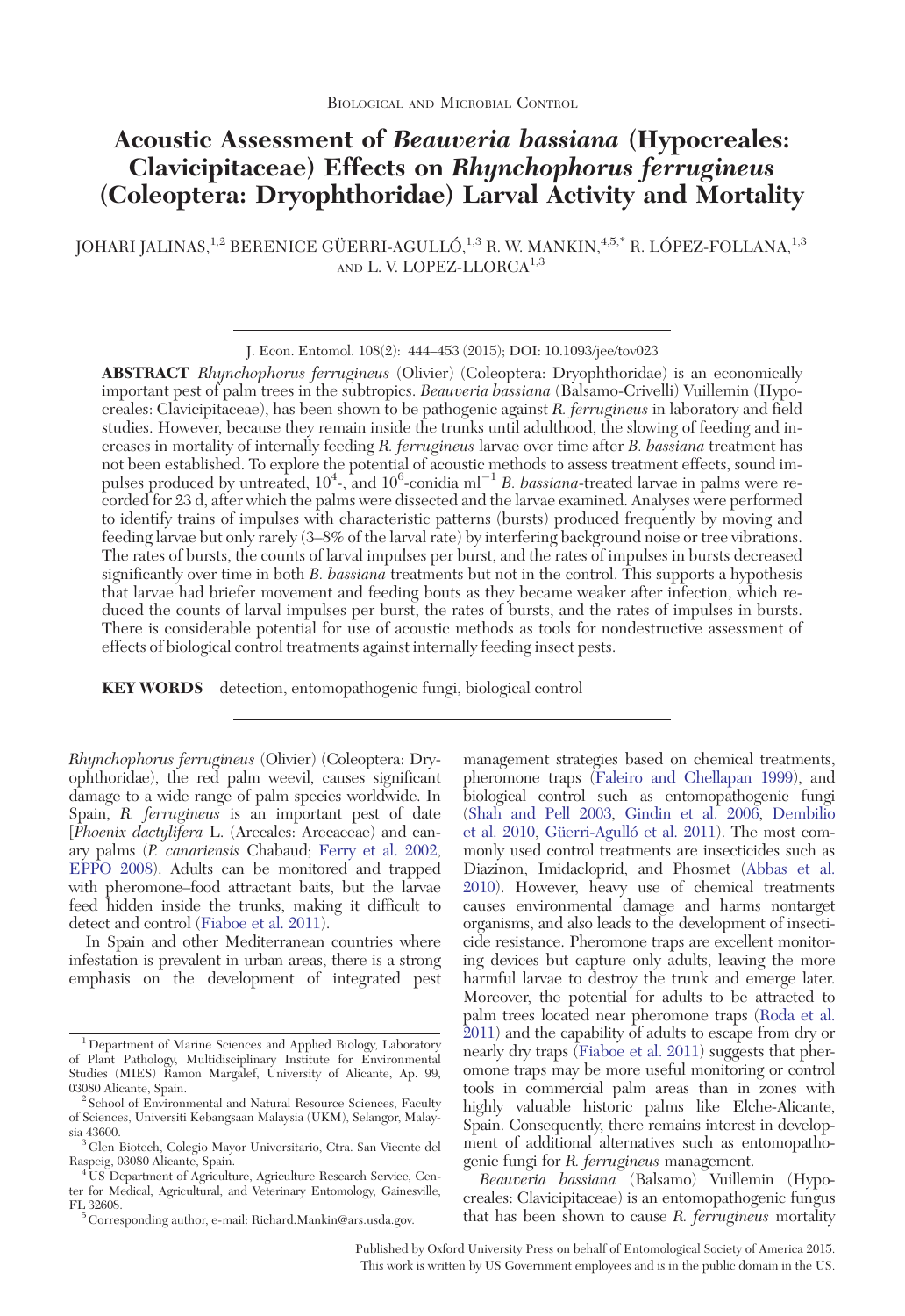in the laboratory ([Gindin et al. 2006](#page-9-0), Güerri-Agulló [et al. 2010](#page-9-0), Ricaño et al. 2013). A solid formulation of B. bassiana isolate Bb 203 dusted around the crowns, as well as the upper stems and petioles of palm trees, was demonstrated to reduce R. ferrugineus populations in southeastern Spain palm groves (Güerri-Agulló et al. [2011](#page-9-0)). Some of the field treatment effects could be assessed by observations of visible differences in damage in treated and untreated palms, but the effects on larvae hidden inside the palms could not be observed directly.

Exploring the potential of other methods to assess B. bassiana treatment effects in field environments, we hypothesized that comparisons of the temporal and spectral patterns of sounds produced by larvae inside trees might reveal significant differences between signals produced by fungus-treated and untreated larvae. Previous laboratory studies reported that fungustreated larvae often produce weaker movements or eat for shorter intervals than untreated larvae [\(Ekesi 2001](#page-9-0), [Nussenbaum and Lecuona 2012\)](#page-9-0). In addition, several previous studies, including [Hussein et al. \(2010\),](#page-9-0) [Guti-](#page-9-0)e\*rrez et al. (2010), and [Rach et al. \(2013\),](#page-9-0) have demonstrated that R. ferrugineus larvae can be detected acoustically. Temporal and spectral pattern analyses of sounds produced by insect larvae in trees have been applied to distinguish such sounds from background noise in laboratory and field environments [\(Mankin](#page-9-0) [et al. 2008a,b](#page-9-0), [2011\)](#page-9-0). Large insect larvae moving and feeding in trees produce trains (groups) of brief, broadband sound impulses separated by intervals <25 ms that can be identified by specialized software. Trains with characteristic patterns that contain >6 and <200 impulses (designated as bursts) are known to be reliable indicators that insects are present within the sensor detection range ([Mankin et al. 2008a\)](#page-9-0). We hypothesized that B. bassiana treatment effects on larvae might be reflected in a slower rate of bursts or a smaller count of larval impulses per burst. In addition, treatment effects might be reflected in a smaller count of "burst impulses" per recording, where burst impulse refers to impulses occurring only within and not outside a burst. To consider whether sublethal and lethal effects might be identifiable, we conducted experiments with 30-d-old larvae at two different treatment levels, about two and four orders of magnitude below levels known to cause 100% mortality in previous stud-ies ([Dembilio et al. 2010,](#page-9-0) Ricaño et al. 2013).

## Materials and Methods

Entomopathogenic Fungi. The B. bassiana strain used in the experiment, Bb 203, was isolated from naturally infected R. ferrugineus adults in southeast Spain (Daimés, Elche; CBS 121097; Güerri-Agulló et al. [2010](#page-9-0)) and is maintained in the fungal collection of the Glen Biotech and Department of Plant Pathology, University of Alicante. The fungus was kept in darkness at 4C on corn meal agar (CMA; BBL Sparks, MD). A solid formulation of *B. bassiana* was prepared according to Güerri-Agulló et al. (2010). Conidial suspensions were obtained by shaking 2g of 15-d-old solid formulation in 20 ml of 0.2% Tween 80. Conidial concentration was determined using a Neubauer hemocytometer and subsequently adjusted to  $10^8$  conidia  $ml^{-1}$ . A series dilution was made to  $10^6$  conidia ml<sup>-1</sup>  $(10^6 \text{ treatment})$  and  $10^4 \text{ conidia ml}^{-1}$   $(10^4 \text{ treatment})$ . Sterile distilled water containing 0.2% Tween 80 was used as control.

Palms. Assays were performed on 5-yr-old potted P. canariensis obtained from an officially inspected nursery (Elche, Alicante, Spain) and certified free of R. ferrugineus infestation. They were maintained in a greenhouse on the University of Alicante campus. Palms were watered twice weekly and kept inside independent cylindrical, wire cloth cages to avoid accidental additional infestation. A 6 by 60-mm screw (PZ3, Standers, Leroy Merlin, Lezennes, France) was inserted near the base of the palm for use as a signal waveguide. The palm then was prepared for artificial infestation by drilling two 30-mm-diameter by 6-cm holes into the palm at opposite ends of a diameter. Three test palms used as no larva controls were prepared for artificial infestation but were not inoculated with larvae.

Insects. Adult R. ferrugineus were collected in Elche using bucket traps baited with 4-methy-5-nonanol and 4-methyl-5 nonanone [\(Kaakeh et al. 2001](#page-9-0)). Insects were maintained in the laboratory in an incubator at  $25 \pm 0.5^{\circ}$ C in darkness. Plastic boxes (40 by 30 by 21 cm) were set with a folded piece of moistened filter paper containing thin green apple slices that were replaced three times per week. Adults from the stock colony were sexed by visual inspection of their snouts [\(Prabhu and Patil 2009](#page-9-0)). Adults were bred in pairs in individual 100-ml specimen bottles (Deltalab, Barcelona, Spain) using green apple as both food and oviposition substrate. To maintain the humidity of rearing containers, 20 by 5 cm filter paper (Refe 1510, Filtros Anoia S. A., Barcelona, Spain) was wet with distilled water and placed into the specimen bottle.

After 2 d, eggs were collected from both apple and paper. The eggs were placed in a sterile 9-cm-diameter plastic Petri dish with an artificial diet substrate ([Alar](#page-9-0)cón et al. 2002). Egg hatching was recorded daily for up to 6 d. Emerged larvae were individually transferred to 20-ml coulter tubes containing 10 ml of artificial diet, and after 15 d, they were transferred into specimen bottles containing 50 ml of artificial diet, which was replaced every 15 d.

Larvae were inoculated using a dipping technique. With the larval head held by hand, the abdomen was dipped into the B. bassiana conidial suspension and then placed into a coulter tube and transferred into a hole previously drilled into a test palm. The hole was plugged with the coulter tube to prevent larval escape.

Larvae from the 30-d age group were randomly selected into groups of 16 for controls, which were placed in pairs into 8 palms. Twenty larvae exposed to the  $10<sup>4</sup>$  treatment were placed in pairs into 10 palms, and 10 exposed to the  $10^6$  treatment were placed into 5 palms.

The palms were dissected 25 d after artificial infestation to check the status of larvae and palm damage.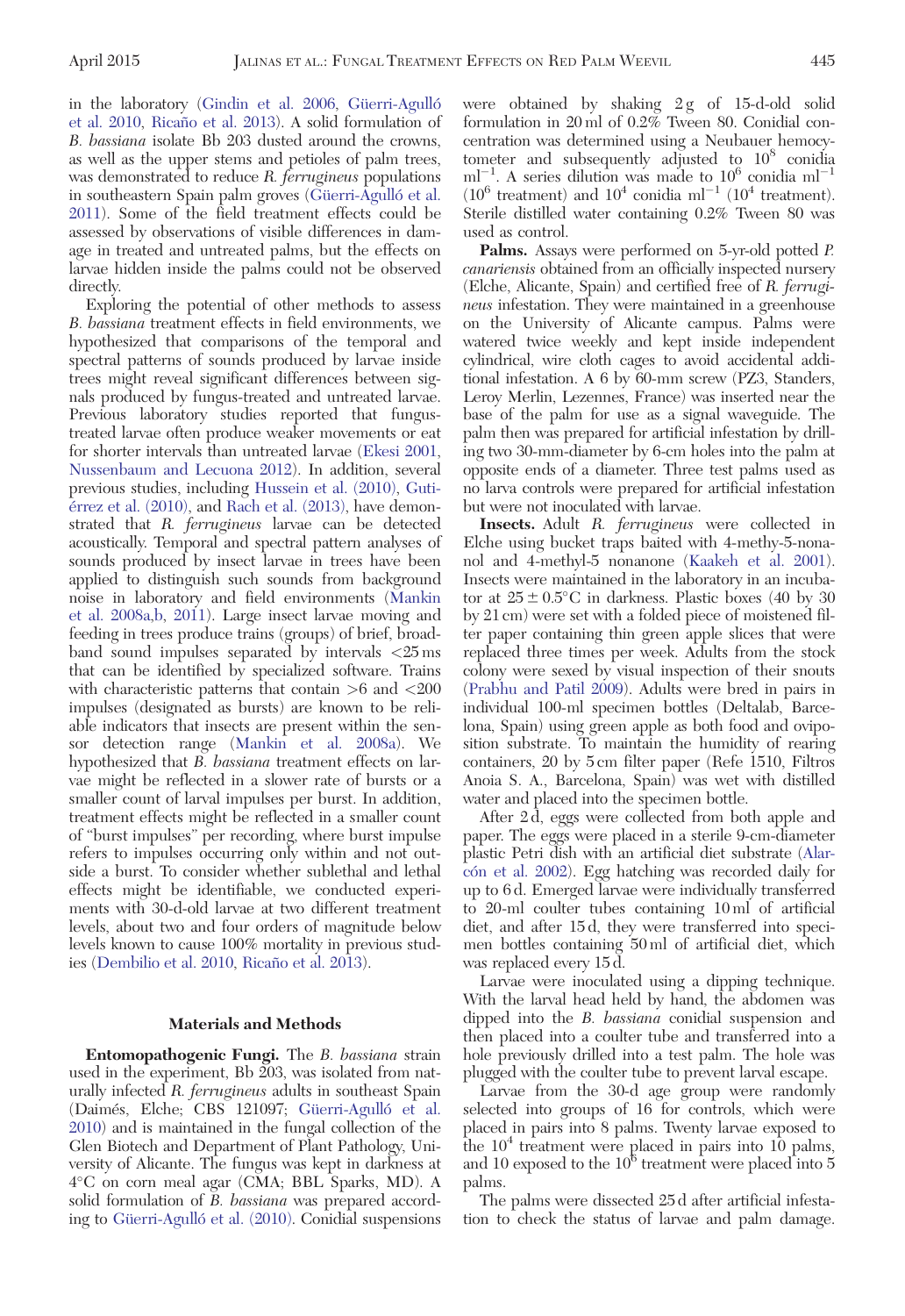Visual symptoms of infestation, insect status (alive, dead, or absent) and stage (larva, pupa, or adult), and damage (tunnel-distance and number of petioles invaded by larvae per palm) were recorded.

Acoustic Recordings. Beginning on the first day after infestation, 180-s recordings of acoustic signals from each test palm were made between 1000 and 1900 hours on 14 different days over a 23-d period. A sensor–preamplifier module (model SP-1 L, Acoustic Emission Consulting [AEC] Inc., Sacramento, CA) was connected by a magnetic attachment to the signal waveguide screw at the base of each palm. The signals were fed from the sensor module through an amplifier (AED-2010, AEC Inc. Sacramento, CA) to a digital audio recorder (model HD-P2, Tascam, Montebello, CA) at a 44.1-kHz digitization rate. The recording procedures were similar to those described by [Dosunmu](#page-9-0) [et al. \(2014\)](#page-9-0).

To avoid high levels of ventilation fan and other background noises present in the greenhouse, the palm in each recording was moved temporarily to a nearby storage cabin and then returned to the greenhouse. In addition, the signals were monitored with headphones as they were being collected to avoid faulty readings or periods of loud background noise. Nevertheless, because the cabin was not fully soundproofed, periods of vehicular noise (car, train, helicopter, etc.), wind, and bird calls were detected on different occasions, and signal processing was conducted to discriminate such background noises from larval sound impulses, as described in the next section. To assist in these analyses, background sounds were recorded from each test palm on the day its waveguide screw was inserted and before its petioles were drilled for larval placement.

Signal Processing. Insect movement and feeding sounds typically are produced as trains (groups) of 3–30-ms impulses with similar, distinctive spectral patterns [\(Mankin et al. 2011](#page-9-0)). Mean spectra (profiles) of such sounds can be used to help distinguish insect sounds from background noises. However, because the spectra of insect-produced sounds are modified as the signals travel through tree structures [\(Mankin et al.](#page-9-0)  $2008a,b)$  $2008a,b)$ , the larval sound impulses in this study could not be distinguished from background noises reliably by their spectra alone without also considering the temporal pattern of the impulses. Therefore, we conducted a two-stage spectral and temporal pattern assessment process developed in [Mankin et al. \(2008b\)](#page-9-0) to provide a more reliable indicator whether signals detected in the recordings were larval sounds or incidental background noise.

In the first stage of the assessment procedure, recordings were prescreened using the Raven 1.3 software sound analysis program ([Charif et al. 2008\)](#page-9-0) to survey the different types of signals that had been recorded and locate intervals that contained groups of sound impulses without confounding background noise ([Mankin et al. 2011\)](#page-9-0). Signals in each recording were examined whenever their amplitudes exceeded an amplitude threshold ([Mankin et al. 2008b](#page-9-0)) set just above the background noise. Signals that were not

composed of groups of brief impulses were discarded from further analysis.

Four types of sound impulses with distinctive spectral features were identified during the prescreening of multiple recordings collected over the duration of the experiment. Mean spectral averages (profiles) of the four frequently occurring types of larval sound impulses were constructed using the DAVIS insect signal analysis program ([Mankin et al. 2008b](#page-9-0)), as described in the Results section. Next, the sound impulses in each recording were least-squares matched by DAVIS against each of the four profiles and were assigned to the profile type of best fit. Impulses that failed to match within a total least-squares difference of 40 dB between 1 and 15 kHz were discarded as a background noise [\(Mankin et al. 2008b\)](#page-9-0).

In the final stage of analysis, DAVIS classified impulse trains containing  $>6$  and  $< 200$  profilematching impulses, as larval bursts in each recording, based on the high likelihood that they were produced by larvae and not by extraneous background sounds [\(Mankin et al. 2008a](#page-9-0),[b](#page-9-0); [Dosunmu et al. 2014](#page-9-0); [Herrick](#page-9-0) [and Mankin 2012\)](#page-9-0). The burst type was assigned as the type of which the plurality of impulses in the burst had been classified. The times and types of each burst and the count of impulses in each burst (burst impulses) were saved in a spreadsheet for statistical analyses. Multiple bursts of several different types were observed in recordings from most of the infested palms. An overall rate of bursts was calculated by summing the numbers of bursts of each type and dividing by the recording duration. Mean counts of larval impulses per burst were calculated by dividing the total counts of impulses in bursts by the number of bursts in the recording. Overall rates of burst impulses were calculated by summing the numbers of impulses of each type in the recording and dividing by the recording duration. The overall rates of bursts, the counts of larval impulses per burst, and the overall rates of larval impulses occurring in bursts were tested as potential indicators of larval activity in subsequent statistical analyses. Two-tailed, paired t-tests were conducted, palm by palm, to compare mean rates of bursts, mean number larval impulses per burst, and mean rates of burst impulses at the end of the study, 22–23 d after treatment, against the mean rates 15 d previously, when the rates were near overall mean values.

### Results

Larval Sound Impulse Characteristics. The larvae in each palm produced sound impulses with a broad range of amplitudes, spectral features, and temporal patterns. An example showing a typical range of signals is a 2-s section of recording from a control palm with untreated larvae [\(Fig. 1\)](#page-3-0). The example has two impulse trains, one with 35 impulses and the other with 10.

Four profiles that characterized the spectra of the most commonly observed larval impulses were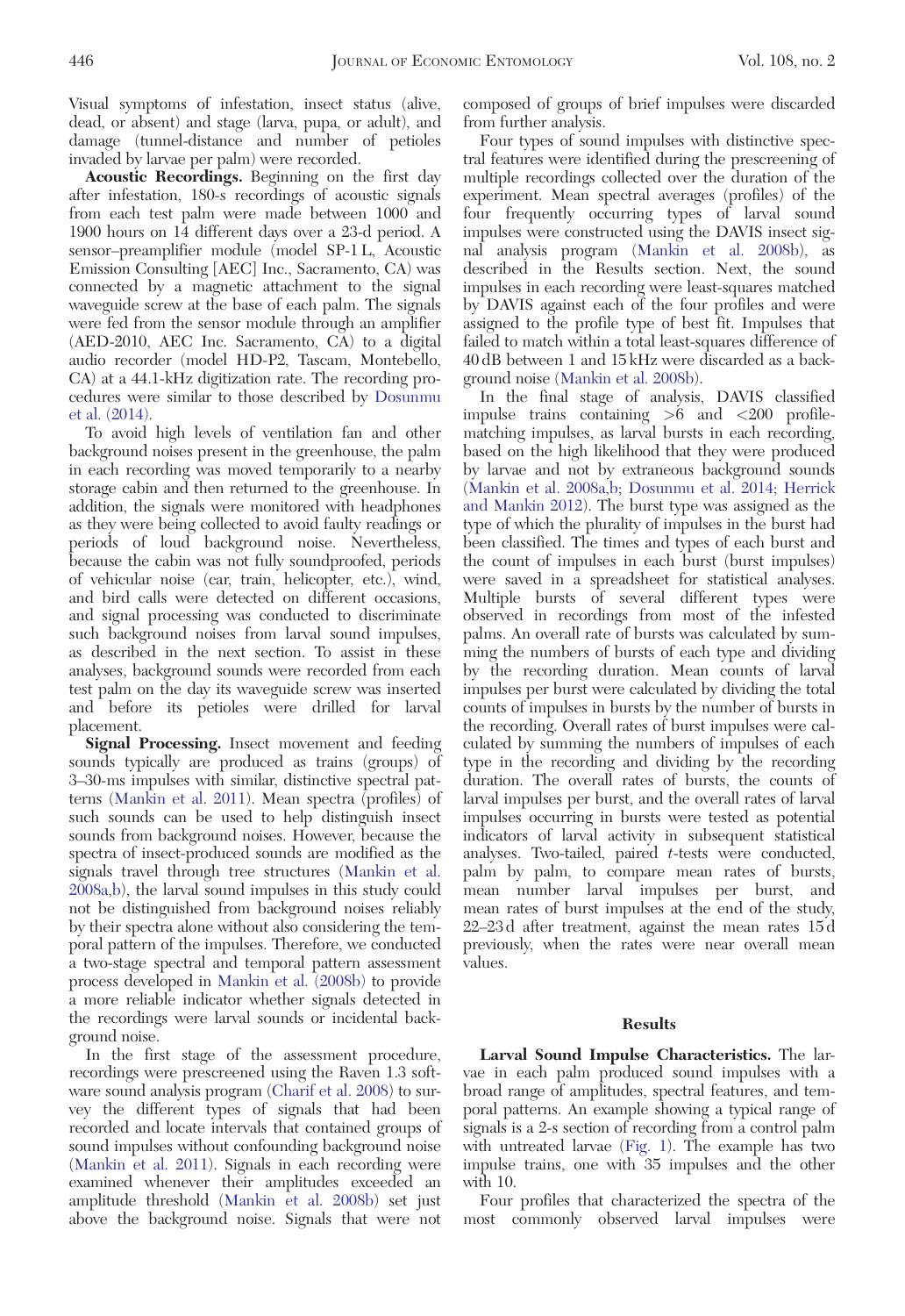<span id="page-3-0"></span>

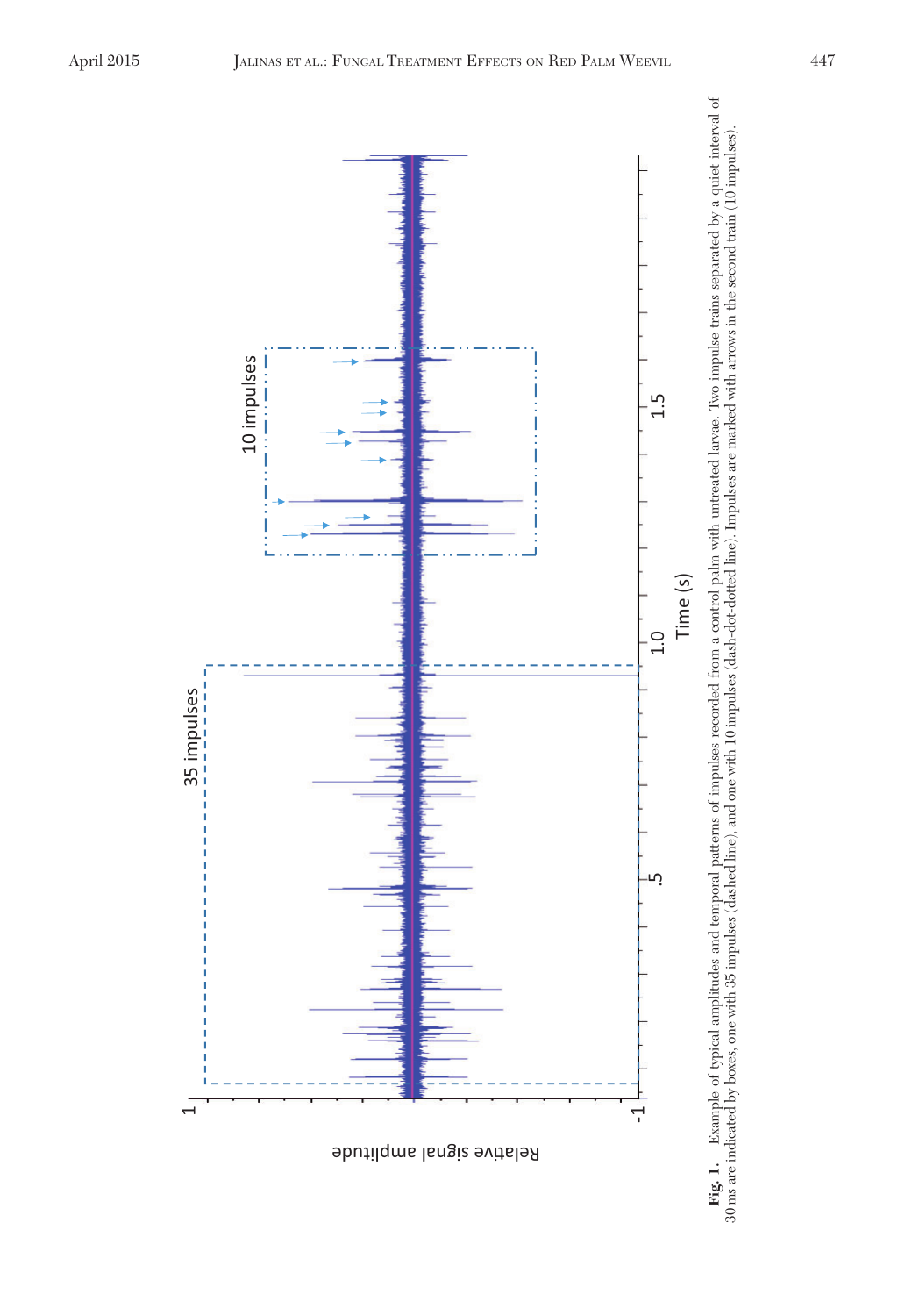<span id="page-4-0"></span>

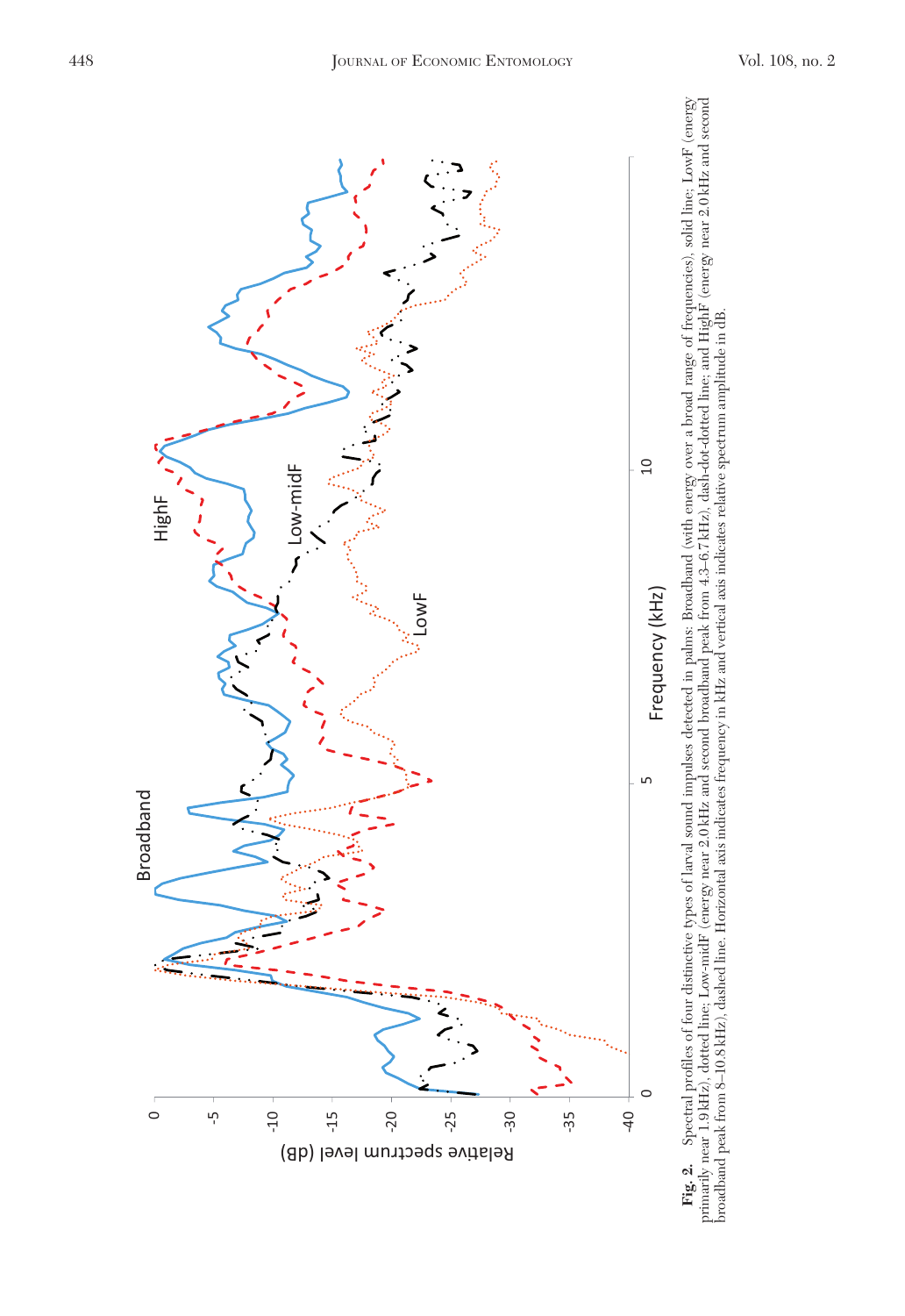<span id="page-5-0"></span>

Fig. 3. Mean  $\pm$  SEM of (A) rates of burst impulses, (B) number of larval impulses per burst, and (C) rates of bursts detected on different days after treatment with different doses of B. bassiana: control treatment, solid line;  $10^4$  treatment, dashed line; and 106 treatment, dotted line; no larva (background noise control), dash-dot-dotted line. SEs are shown by vertical bars, horizontal axis indicates day after treatment.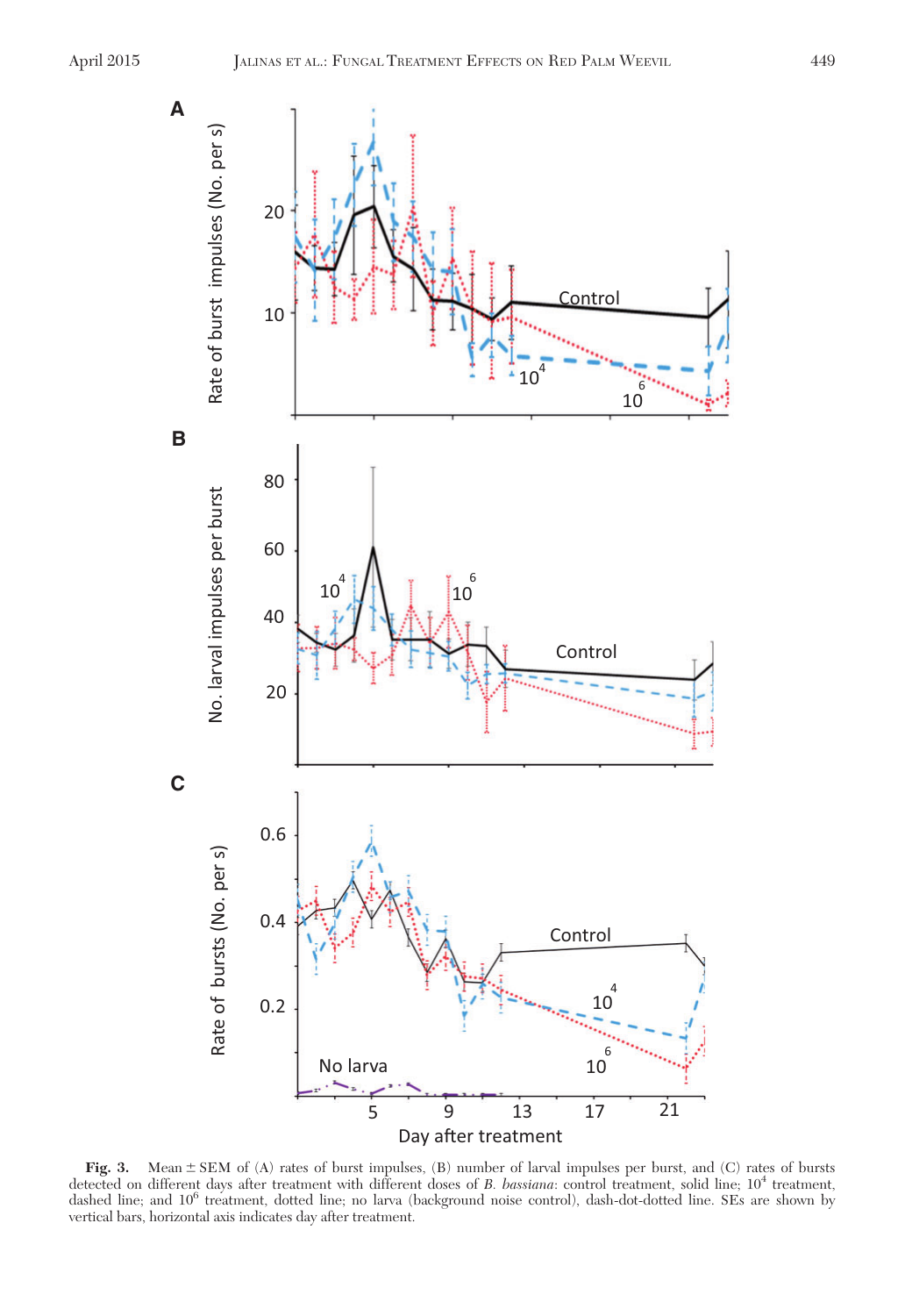<span id="page-6-0"></span>Table 1. Analysis of variance of effects of fungal treatment, palm, day, and the interaction between treatment and day on rates of bursts  $(n = 359$  observations), number of impulses per burst  $(n = 322)$ , and rates of burst impulses  $(n = 338)$ 

| Parameter              | df             | F     | P        |
|------------------------|----------------|-------|----------|
| <b>Bursts</b>          |                |       |          |
| Treatment              | 3              | 34.12 | < 0.0001 |
| Palm                   | 22             | 2.48  | 0.0004   |
| Day                    | 13             | 5.16  | 0.0001   |
| Treatment $\times$ Day | 38             | 0.78  | 0.817    |
| Impulses/burst:        |                |       |          |
| Treatment              | $\mathfrak{2}$ | 9.66  | < 0.0001 |
| Palm                   | 20             | 5.09  | < 0.0001 |
| Day                    | 13             | 4.76  | < 0.0001 |
| Treatment $\times$ Day | 26             | 1.11  | 0.3364   |
| Burst impulses:        |                |       |          |
| Treatment              | 3              | 10.67 | < 0.0001 |
| Palm                   | 22             | 3.39  | < 0.0001 |
| Day                    | 13             | 5.81  | < 0.0001 |
| Treatment $\times$ Day | 31             | 0.72  | 0.859    |

Table 2. Mean  $\pm$  SEM change in rates of bursts 22 and 23 d after treatment compared with same palm 15 d previously

| Treatment | Change in no. bursts $s^{-1}$ | df |         |        |
|-----------|-------------------------------|----|---------|--------|
| $10^{6}$  | $-0.268 \pm 0.076$            | 9  | 3.55    | 0.0062 |
| $10^4$    | $-0.225 \pm 0.060$            | 19 | 375     | 0.0014 |
| Control   | $0.0007 \pm 0.053$            | 15 | $-0.01$ | 0.9898 |

constructed from mean spectra of groups of distinctive impulses collected on the first day of recording. A low frequency (LowF) profile contained a prominent lowfrequency peak near 1.9 kHz [\(Fig. 2\)](#page-4-0). The profile was constructed as a mean spectrum from 145 impulses collected in a palm infested with  $10<sup>4</sup>$  treatment larvae. A low-midrange frequency profile contained a peak near 2.0 kHz and an additional peak at 6.7 kHz (Low-MidF in [Fig. 2](#page-4-0)). The Low-Midf profile was constructed as a mean spectrum from 1,289 impulses collected in a palm containing untreated control larvae. A high-frequency profile contained a high-amplitude peak near 10.8 kHz (HighF in [Fig. 2](#page-4-0)), and a broadband profile included numerous peaks from 2.0 to 12.5 kHz (Broadband in [Fig. 2](#page-4-0)). The HighF profile was constructed as a mean spectrum from 66 impulses collected in a palm containing  $10<sup>4</sup>$  treatment larvae. The Broadband profile was constructed as a mean spectrum of 994 impulses collected from a third palm with  $10<sup>4</sup>$  treatment larvae.

The four profiles were applied by DAVIS matching analysis subroutines [\(Mankin et al. 2011](#page-9-0)) to classify each sound impulse in the experiment. Impulses that matched closely with a larval profile were classified as larval impulses, and trains containing >6 and <200 larval impulses were classified as bursts, used previously as indicators of the likelihood of insect presence ([Mankin et al. 2008a,b\)](#page-9-0).

Both trains marked in [Figure 1](#page-3-0) were classified as bursts according to the spectral and temporal pattern analyses of their impulses. Each train contained impulses matching more than one profile type. It should be noted that impulses occurring outside the bursts were discarded from analysis because the lack of a temporal pattern

Table 3. Mean  $\pm$  SEM change in nos. of larval impulses per burst 22 and 23 d after treatment compared with same palm 15 d previously

| Treatment       | Change in no. impulses or burst | df |      |        |
|-----------------|---------------------------------|----|------|--------|
| $10^{6}$        | $-30.390 \pm 4.982$             | 9  | 6.10 | 0.0002 |
| 10 <sup>4</sup> | $-12.212 \pm 3.115$             | 19 | 392  | 0.0009 |
| Control         | $-9.031 \pm 4.897$              | 15 | 1.84 | 0.0850 |

Table 4. Mean  $\pm$  SEM change in rates of burst impulses 22 and 23 d after treatment compared with same palm 15 d previously

| Treatment | Change in no. impulses $s^{-1}$ | df |      |        |
|-----------|---------------------------------|----|------|--------|
| $10^{6}$  | $-13.622 \pm 4.156$             | 9  | 3.28 | 0.0096 |
| $10^4$    | $-9.331 \pm 2.375$              | 19 | 3.93 | 0.0009 |
| Control   | $-2.364 \pm 2.716$              | 15 | 0.87 | 0.3977 |

provided less certainty that they had been produced by larvae rather than background noise sources.

Effects of B. bassiana Treatments on Larval Activity. The overall mean rates of bursts, mean counts of impulses per burst, and mean rates of burst impulses varied considerably among treatments over time after treatment ([Fig. 3](#page-5-0)). The mean rate of bursts in the untreated control varied in a narrow range between 0.25 and 0.5 bursts  $s^{-1}$ , while the rates in both the  $10^4$  and  $10^6$  treatment decreased  $<\!\!0.3$  bursts  $\rm s^{-1}$  after the first week of testing [\(Fig. 3](#page-5-0)C). At least one burst was detected from each larva-infested palm on each day of testing, in conformance with previous findings that the occurrence of bursts in a recording is strongly correlated with the presence of active insects nearby the sensor.

Background Noise Trains. The no-larva treatment served as a control, and provided an estimate of the mean rate of occurrence of background noise trains misclassified as larval bursts by the signal analysis procedure. With uninoculated palms, bursts were detected at rates of  $0.01667 \pm 0.0064$  bursts s<sup>-1</sup> in recordings obtained over a 12-d period, slightly below the rate of  $0.02$  bursts  $s^{-1}$  suggested by [Mankin et al. \(2008a\)](#page-9-0) as a threshold for low likelihood of infestation. As noted in [Mankin et al. \(2011\),](#page-9-0) short broadband impulses can be produced by extraneous tapping or other percussive noises and by stress or mechanically induced acoustic emissions inside the tree. The  $0.01667 s^{-1}$  mean rate of bursts in the no-larva control is  $\sim$ 3.3–6.7% of the 0.25  $-0.5$  bursts s<sup>-1</sup>mean rate of bursts in the untreated control, which can be used as an estimate of the fraction of background noise trains misclassified as larval bursts in this experiment.

An alternative estimate of the fraction of misclassified larval bursts can be obtained from the result that, in a random sample of five recordings, 49 of the 1,470 (3.3%) trains initially classified as bursts by temporal pattern analysis were discarded by the spectral pattern analysis because <50% of the impulses in those trains matched within a total least-squares difference of 40 dB of any larval profile. If the rate of noise impulses that matched one of the four profiles was the same order of magnitude as the rate of noise impulses that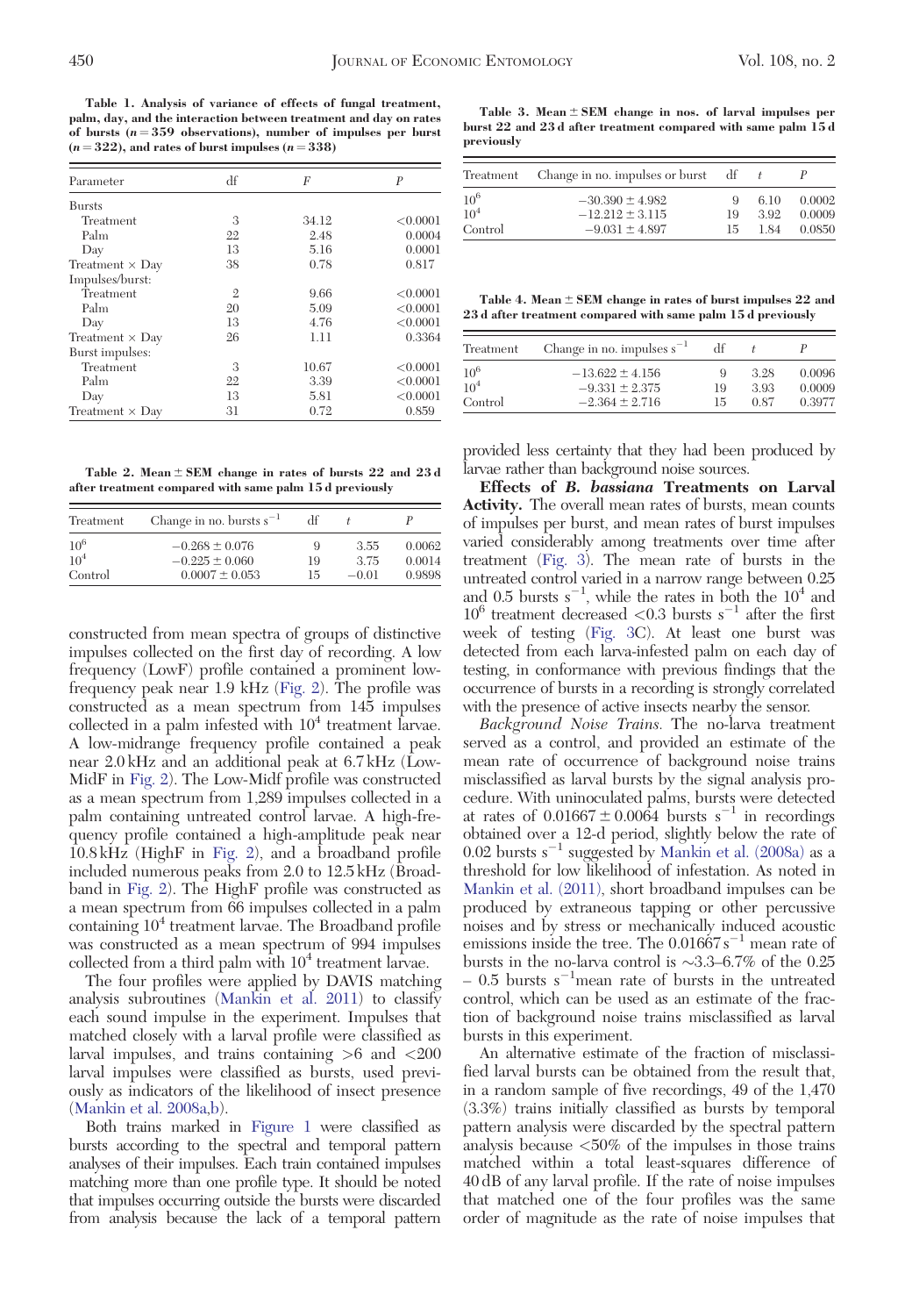<span id="page-7-0"></span>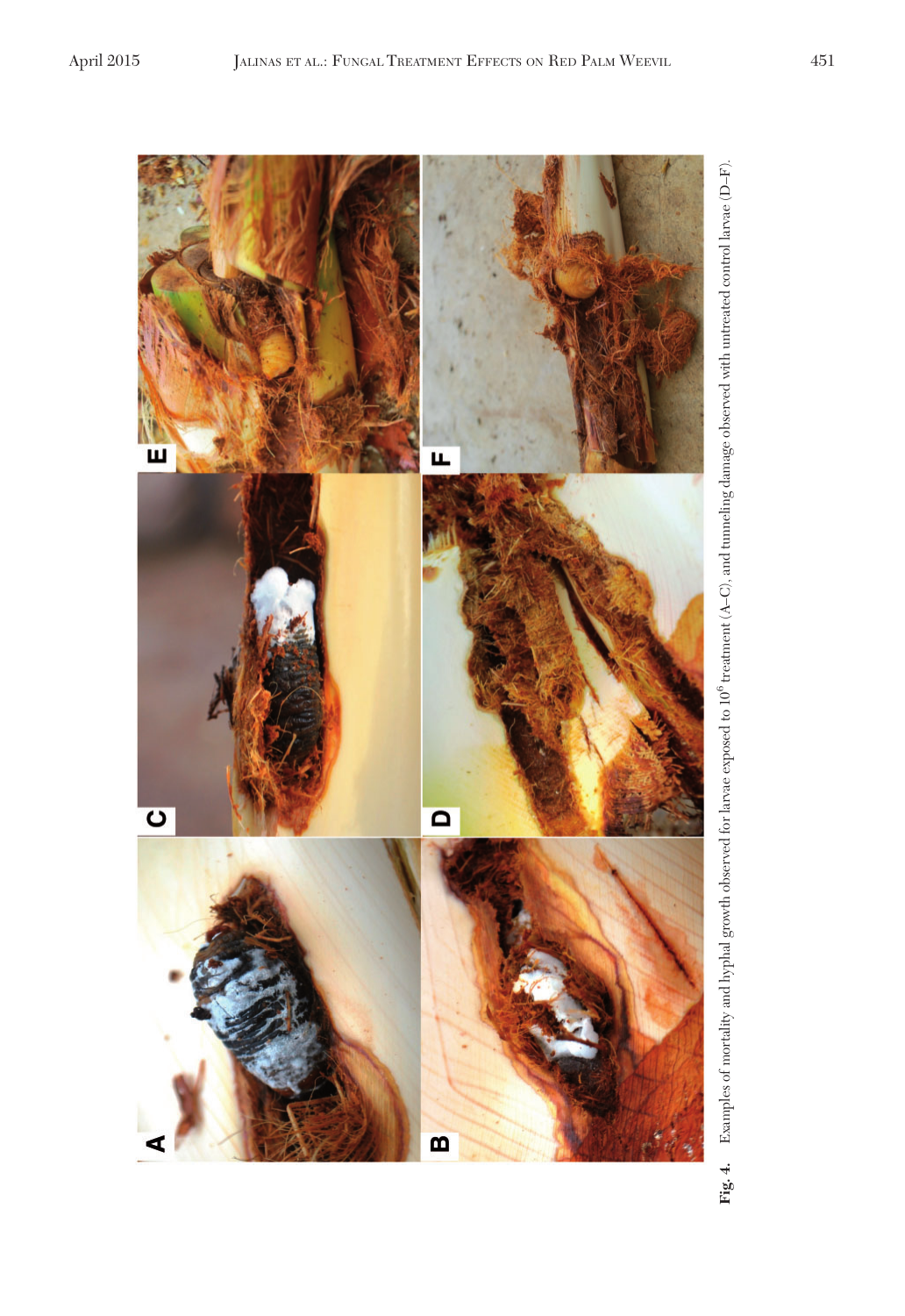failed to match a profile,  $\sim 3\%$  the larval bursts plotted in [Figure 3](#page-5-0)C potentially are misclassified background noise trains, and this estimate is the same order of magnitude as the fraction of misclassifications estimated from the no-larva control.

Analysis of Variance. Based on the trends observed in [Figure 3](#page-5-0) for the effects of different treatments over the duration of the experiment, analysis of variance was conducted on the effects of treatment, time after treatment (day), and palm on burst rate, count of larval impulses per burst, and rate of burst impulses, considering also the interaction between treatment and time after treatment. Significant differences were found for treatment, palm, and time after treatment, but not for the interaction between treatment and time after treatment [\(Table 1\)](#page-6-0).

Inspection of [Figure 3](#page-5-0) revealed no clear trends in the mean rates of bursts, the count of larval impulses per burst, and the mean rates of burst impulses in the  $10<sup>4</sup>$  and  $10<sup>6</sup>$  treatments during the first week after treatment, but decreases in these values appeared by the last two days of testing (days  $22$  and  $23$ ). Paired t-tests were conducted (Tables 2–4) to test the hypothesis that the three parameters had decreased at the end of testing from their values 15 d previously (days 7–8). In all of these comparisons, significant decreases were found for parameter values in the  $10^4$  and  $10^6$  treatments, but not in the untreated controls.

Effects of B. bassiana Treatments on Larval **Survival.** When the palms were dissected 25d after treatment, the decreases in the numbers of surviving larvae generally reflected the decreases observed in burst rates in the different treatments. There was at least one surviving larva in each initially infested palm at day 25 and tunneling damage was observed in associ-ation with all surviving larvae (e.g., [Fig. 4](#page-7-0)D–F). Five of<br>the 10 larvae in palms with the 10<sup>6</sup> treatment had survived. The five that died exhibited hyphal growth and other visual signs of B. bassiana infection (e.g., [Fig. 4A](#page-7-0)–C). Seventeen of the 20 larvae in palms with the  $10<sup>4</sup>$  treatment survived to day 25. The three that died also exhibited hyphal growth. In addition, 2 of the 16 larvae in the untreated control died of unknown causes and 1 larva had pupated.

### **Discussion**

The results suggest that the effects of different B. bassiana treatments against R. ferrugineus can be assessed successfully by three methods that compare different aspects of larval movement and feeding activity: the rate of bursts, the count of impulses per burst, and the rate of burst impulses, as seen in [Figure 3](#page-5-0) and Tables 2–4. The mean burst rates, counts of impulses per burst, and rates of burst impulses for the 10<sup>6</sup> and  $10<sup>4</sup>$  treatments were significantly lower on the final two days of testing, days 22 and 23, than on days before any trends in burst rates had emerged, e.g., days 7 and 8 after treatment. In correlation with the reduction to  $50\%$  survival observed when the palms with  $10^6$  treatment larvae were dissected on day 25, the mean rate of bursts on days 22–23 decreased to 26% of the 0.363

bursts  $s^{-1}$  mean on days 7 and 8. Similarly, the  $10^6$ treatment mean count of impulses per burst decreased to 23% of the mean of 39 impulses per burst, and the mean rate of burst impulses decreased to 10% of the mean of  $15.2$  impulses  $s^{-1}$ . In correlation with the reduction to 85% survival observed when the palms with  $10<sup>4</sup>$  treatment larvae were dissected, the mean rate of bursts on days 22 and 23 decreased to 47% of the days 7 and 8 mean of 0.428 bursts  $s^{-1}$ . Similarly, the  $10^4$ treatment mean count of impulses per burst decreased to 62% of the days 7 and 8 mean of the 32 impulses per burst, and the mean rate of burst impulses decreased to  $41\%$  of the days 7 and 8 mean of 15.8 impulses s<sup>-1</sup>. Of the three different activity level measures, the rate of burst impulses on days 22 and 23 had the greatest fractional change from its mean value on days 7 and 8 because it factored in both effects of a decrease in burst rate and a decrease in the rate of impulses per burst.

The effects of *B. bassiana* treatments on activity and survival of hidden larvae correlate well with previous studies conducted outside of hidden environments [\(Fargues et al. 1994](#page-9-0), [Gindin et al. 2006;](#page-9-0) [Nussenbaum](#page-9-0) [and Lecuona et al. 2012\)](#page-9-0). In such studies, live spores or conidia germinated when they contacted the insect cuticle. After germination, the fungus penetrated into the insect cuticle and grew within the body of its host which, once infected, reduced its feeding and movement activities. High doses of fungal treatments such as the  $6.3 \times 10^7$  to  $3.0 \times 10^9$  conidia ml<sup>-1</sup> treatments in [Dembilio et al. \(2010\)](#page-9-0) have been shown to cause 100% larval mortality in R. ferrugineus within 6–7 d. [Malar](#page-9-0)[vannan et al. \(2010\)](#page-9-0) found the least pupation (43.33%) in Spodoptera litura (F.) larvae treated with their highest dosages (2.4 by  $10^7$  conidia ml<sup>-1</sup>) of *B. bassiana*.

Correlation was observed in this experiment between mean activity levels and subsequently observed fungal treatment effects even though the rate of sound production is variable and often decreases during periods of molting or pupation [\(Mankin et al. 2011](#page-9-0)). The ages of the larvae played a role here because the larvae were near their final stages of development but only one larva (an untreated control) had pupated by the end of the experiment.

Thus, there is considerable potential for use of acoustic methods as tools for nondestructive assessment of effects of biological control treatments against hidden insect pests under field conditions. The use of such methods could assist in optimization of doses and delivery methods for development of entomopathogenic fungal treatments as alternative pest control methods.

#### Acknowledgments

This research was supported in part by the Glen Biotech SL. Co., the Spanish Ministry of Science and Innovation AGL2011-29297 project, the Universiti Kebangsaan Malaysia, and the Malaysia Ministry of Education. The use of trade, firm, or corporation names in this publication does not constitute an official endorsement or approval by the U.S. Department of Agriculture, Agricultural Research Service of any product or service to the exclusion of others that may be suitable. The USDA is an equal opportunity provider and employer.